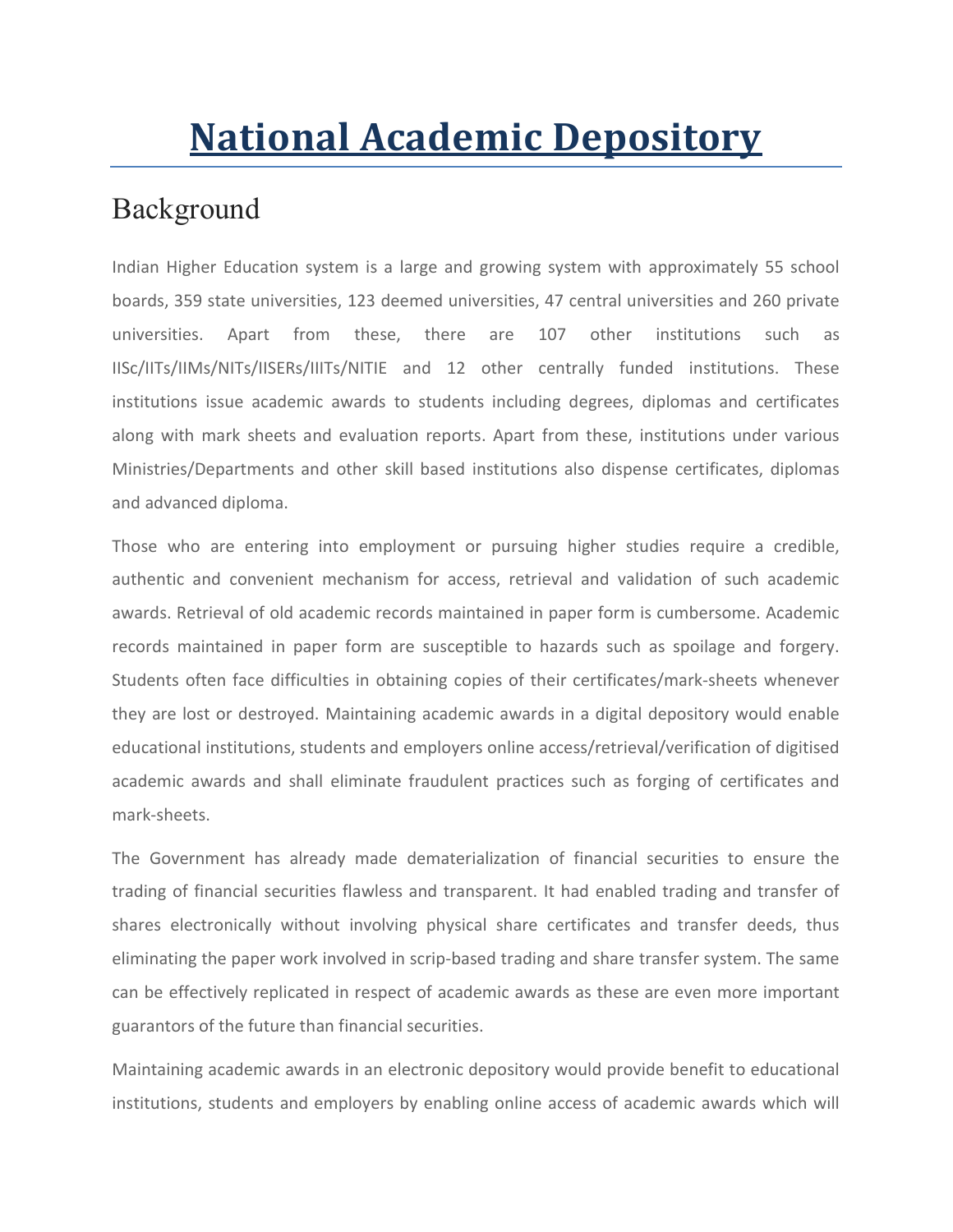eliminate the need for persons to approach educational institutions for obtaining transcripts of such awards or marks-sheets for verification. It would also eliminate fraudulent practices such as forging of certificates and mark-sheets, by facilitating online verifications thereof. The National Academic Depository aims at ensuring a credible and convenient mechanism for online lodging, verification and authentication of the academic awards issued by various educational institutions.

# About National Academic Depository (NAD)

The vision of National Academic Depository (NAD) is born out of an initiative to provide an online store house of all academic awards. National Academic Depository (NAD) is a 24X7 online store house of all academic awards viz.certificates, diplomas, degrees, mark-sheets etc. duly digitised and lodged by academic institutions / boards / eligibility assessment bodies. NAD not only ensures easy access to and retrieval of an academic award but also validates and guarantees its authenticity and safe storage.

National Academic Depository comprises of two interoperable digital depositories viz. CDSL Ventures Limited (CVL) and NSDL Database Management Limited (NDML). These digital depositories have ensured hardware, network facilities and software of prescribed quality for smooth and secured operationalisation of NAD.

# UGC-the authorized body

The Union Cabinet has approved establishing a digital depository of academic awards to be known as National Academic Depository (NAD) on the pattern of securities depository in its meeting held on 27th October, 2016.

Consequent upon the approval of Cabinet, the Government in exercise of powers conferred under section 20(1) of University Grants Commission Act,1956 has designated University Grants Commission (UGC) as an authorised body to enter into a tripartite agreement on behalf of all Central Higher Educational Institutions (CHEIs), Institutions of National Importance (INIs) and Boards with the wholly owned subsidiaries of the depositories registered under SEBI Act, 1992, namely NSDL Database Management Limited (NDML) and CDSL Ventures Limited (CVL) initially for a period of three years for the purposes of establishment of NAD comprising of two interoperable digital depositories.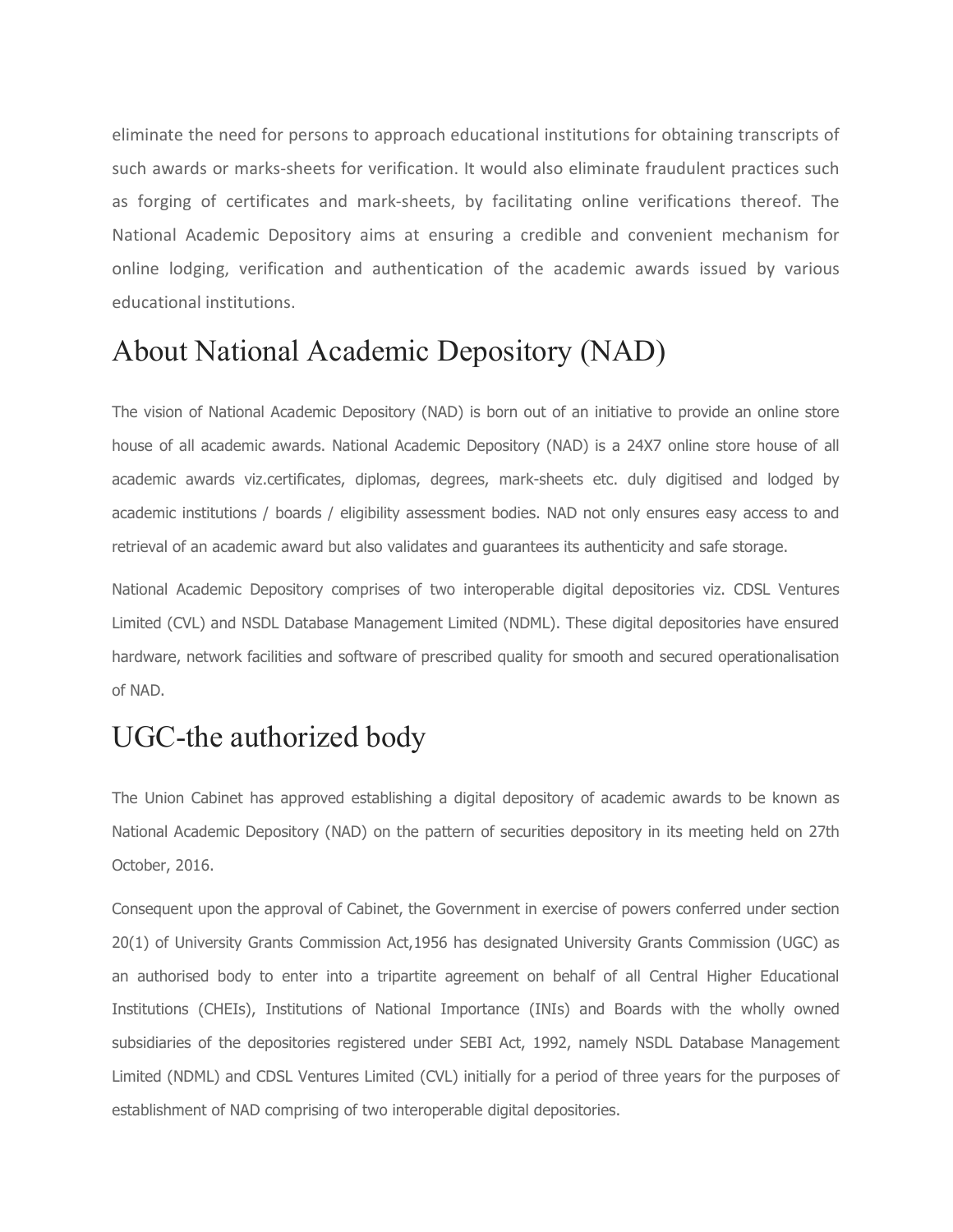The UGC has signed a tripartite agreement with NSDL Database Management Limited (NDML) and CDSL Ventures Limited (CVL) for operationalising NAD. The academic institutions / boards / eligibility assessment bodies are required to select either of the two depositories for entering into legally enforceable agreement for utilizing services of NAD. Lodging, access, retrieval and validation of academic awards in the NAD will be primarily on the strength of this agreement.

The students and verification users are free to select either of the depositories to register on to NAD.

Further, NAD provides a feature of portability i.e. the users of NAD may switch among the depositories if they are not satisfied with the services rendered. Since, the depositories are inter-operable, the data would be automatically synced among the depositories, the user can seamlessly operate the same account with the other depository.

# Features of NAD

### NAD will:

- Operate in fully online mode
- Allow lodging of Academic awards in a digital format, maintaining the integrity of access to the database and of the awards lodged in the database.
- Allow students to retrieve their lodged academic awards at any time.
- Allow employers and other person with prior approval of the concerned student to verify the authenticity of any academic award.
- Maintain the authenticity, integrity and confidentiality of the database.

### Stakeholders of NAD

- Students/other award holders
- Academic Institutions/Boards/Eligibility assessment bodies
- Verifying entities i.e. banks, employer companies (domestic and overseas), Government entities, academic institutions/universities/boards/eligibility assessment bodies (domestic and overseas) etc.
- Ministry of Human Resource Development/ University Grants Commission
- Depositories i.e. NSDL Database Management Limited (NDML) and CDSL Ventures Limited (CVL)

# Academic Institutions to be covered under NAD